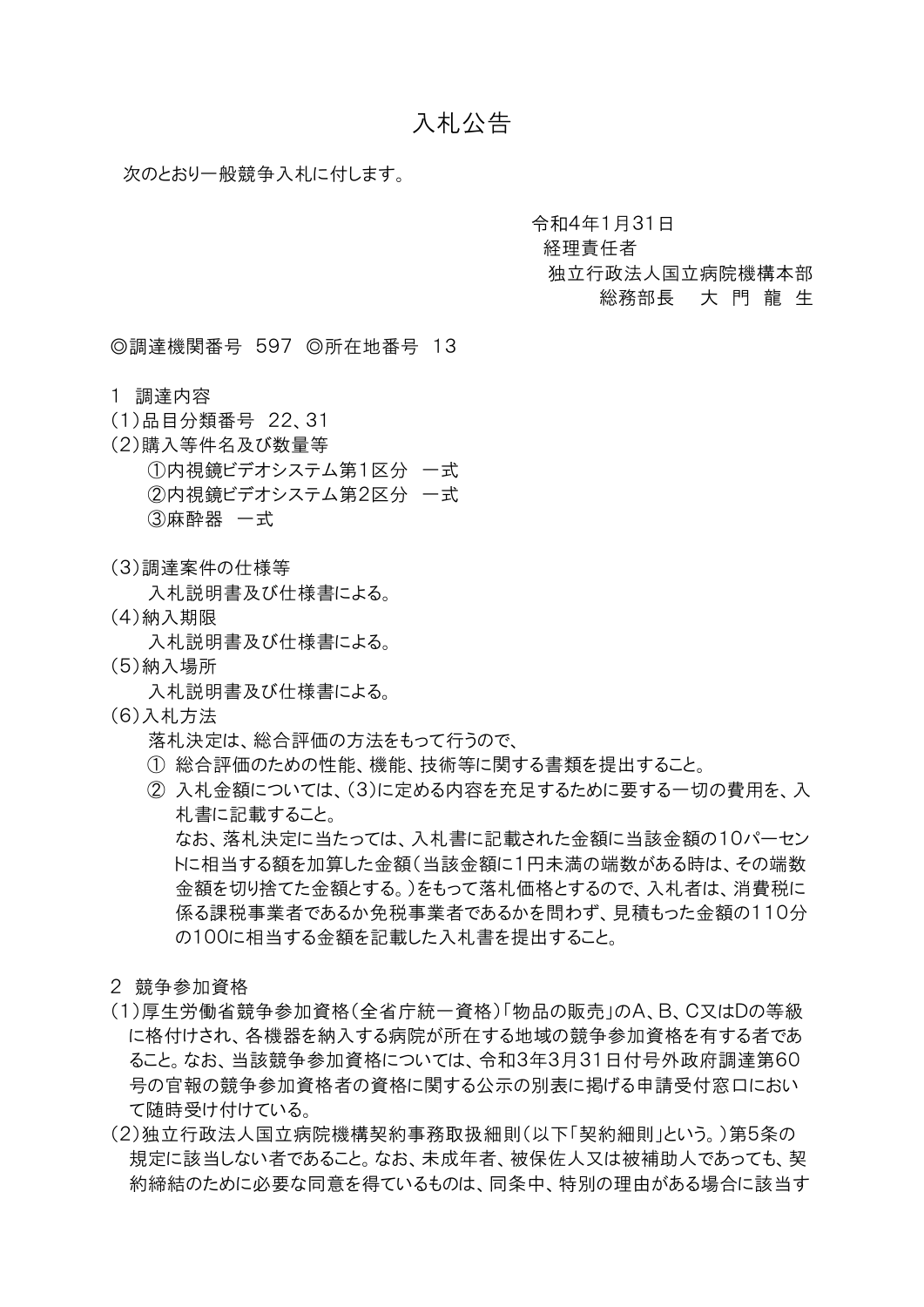る。

- (3)契約細則第6条の規定に該当しない者であること。
- (4)契約細則第4条の規定に基づき、経理責任者が定める資格を有する者であること。
- 3 入札書の提出場所等
- (1)入札説明書等の交付場所、入札書の提出場所及び問合せ先
	- 〒152-8621
	- 東京都目黒区東が丘2丁目5番21号
	- 独立行政法人国立病院機構本部 財務部整備課施設整備設計室 医療機器班 電話 03-5712-5086
- (2)入札説明書の交付方法 上記「3(1)」の交付場所にて交付する。
- (3)入札説明会の日時及び場所 令和4年2月4日(金)14時00分 国立病院機構本部会議室12(1F)
- (4)入札書等の受領期限 令和4年3月22日(火)12時00分 (郵送する場合には受領期限までに必着のこと)
- (5)開札の日時及び場所 令和4年3月23日(水)14:00から順次 国立病院機構本部会議室12(1F) ※ 入札の進行によっては、時間が前後する可能性がある。
- 4 その他
- (1)入札及び契約手続に使用する言語及び通貨 日本語及び日本国通貨
- (2)入札保証金及び契約保証金 免除
- (3)入札者に要求される事項

この一般競争に参加を希望する者は、封印した入札書に本公告に示した調達案件に 対応できることを証明する書類を添付して入札書の受領期間内までに提出しなければな らない。

なお、入札者は、開札日の前日までの間において、経理責任者から上記証明となるも のについて説明を求められた場合には、これに応じなければならない。

(4)入札の無効

本公告に示した競争参加資格のない者の提出した入札書、入札者に求められる義務 を履行しなかった者の提出した入札書は無効とする。

- (5)契約書作成の要否 要
- (6)落札者の決定方法

本公告に示した業務を遂行できると経理責任者が判断した資料を添付して入札書を 提出した入札者であって、契約細則第21条の規定に基づいて作成された予定価格の制 限の範囲内の入札金額を提出し、かつ、経理責任者が、入札説明書で指定する性能、 機能等の要件のうち、必須とした項目にかかる基準を全て満たしている物品を提案したも のの中から、経理責任者が入札説明書で定める総合評価の方法をもって落札者を定め る。

(7)詳細は入札説明書による。